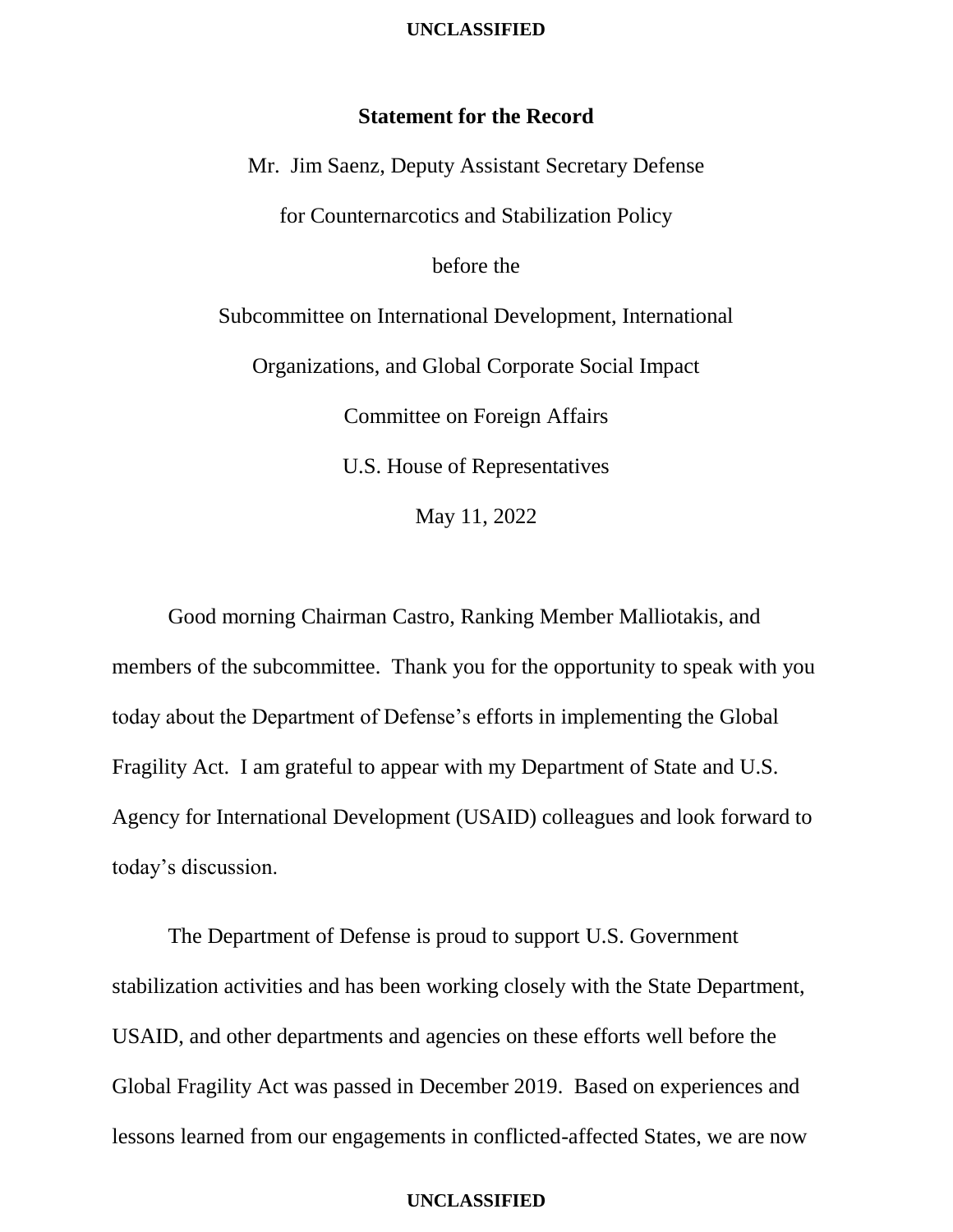## **UNCLASSIFIED**

turning to focus on how we can leverage the Department's various tools to partner with governments, civil society, and other actors to build stability and promote peace in the focus countries as implementations begins. DoD has strong and enduring bilateral relationships with quite a few of the U.S. Strategy to Prevent Conflict and Promote Stability selected countries, with engagement from our office, the Under Secretary of Defense for Policy, the Joint Staff regional offices, as well as the Combatant Commands and defense attaché and security cooperation officers at priority Posts. Our Combatant Commands' desk officers, together with the defense attaché and security cooperation officers, will play a key role in planning and implementation.

DoD's role in Global Fragility Act implementation is to support the efforts of the Department of State as the lead, and the U.S. Agency for International Development as the lead implementer. In that role, DoD will coordinate on the strategy and ensure that the ten-year plans for the priority countries and regions align the relevant goals, objectives, plans, and benchmarks with DoD policy, regional strategies, campaign plans, and operational plans. In our support role, DoD will also assist with logistics, services, and supplies for State, USAID, and other partners as needed through Defense Support to Stabilization. The Department appreciates Congress adding the priority countries to this legislation

We will also use our traditional defense security cooperation programs, such as personnel exchanges, training and exercises, the State Partnership Program,

# **UNCLASSIFIED**